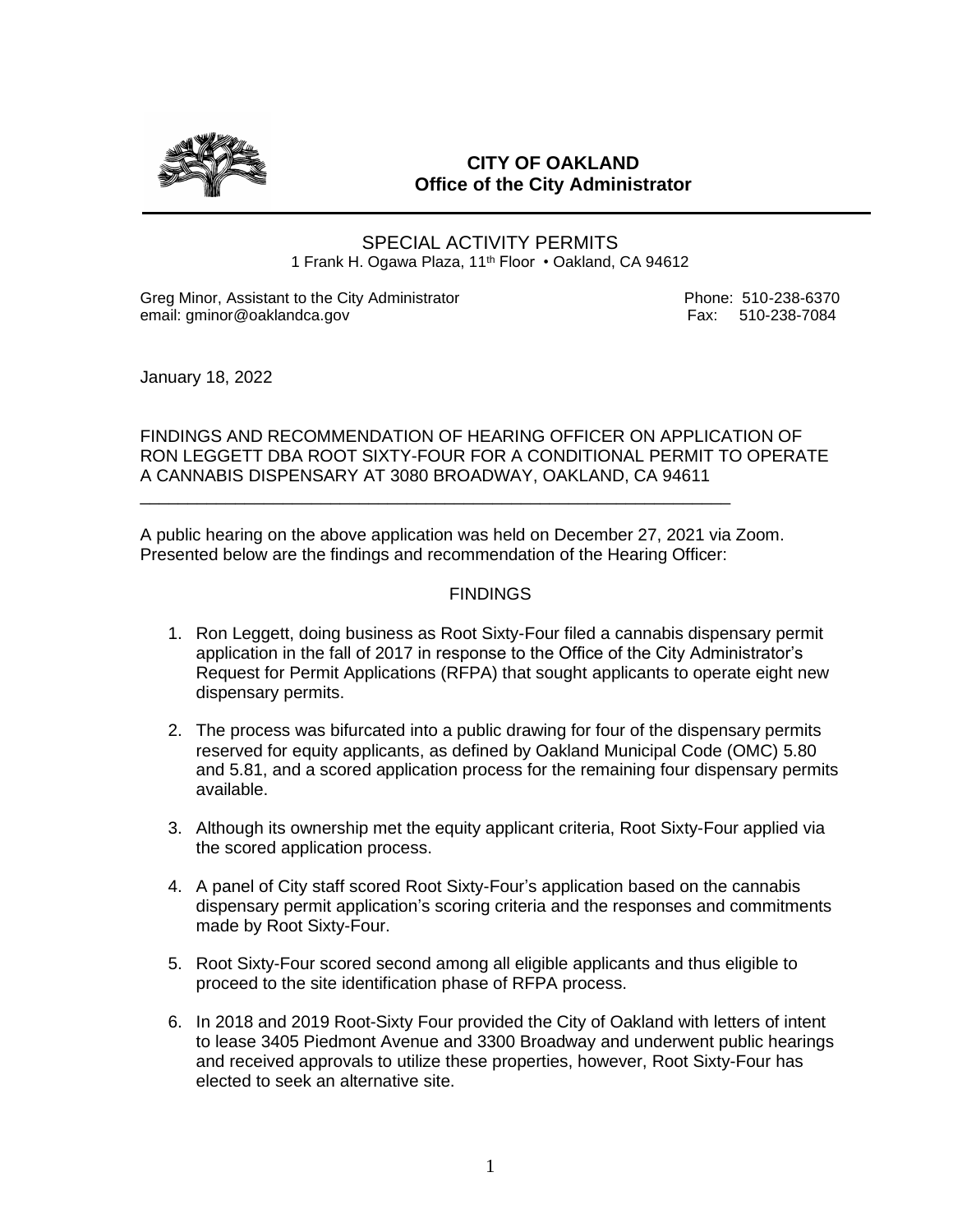- 7. In 2021 Root Sixty-Four provided the Special Activity Permits Division a letter of intent to purchase 3080 Broadway via Mr. Leggett's new partner, Martin Higgins.
- 8. A mapping of this address revealed no sensitive uses as defined by OMC 5.80 within 600 feet path of travel.
- 9. Due to COVID-19 Shelter in Place Restrictions prohibiting in-person gatherings, a public hearing on this matter was scheduled via Zoom on December 27, 2021.
- 10. Notice of the public hearing was timely provided to neighboring property owners within 300 feet, the applicant, and posted on the premises.
- 11. Prior to the public hearing, the Special Activity Permits Division received one email in opposition to the proposed dispensary. The email objected to the dispensary due to lack of existing parking in the area, potential increase in crime in the area, and possible drugged driving.
- 12. At the public hearing Mr. Leggett and Marty Higgins presented on behalf of the dispensary. Mr. Higgins showed a rendering of the project and shared his background as an operator of dispensaries in San Francisco. Mr. Leggett noted this project would be the first Native-American owned dispensary outside of a reservation. Mr. Higgins and Mr. Leggett also discussed the security features that would be onsite, their equity commitments, their community beautification strategies, and parking in the area.
- 13. No speakers spoke in opposition to the proposal. Mr. Leggett confirmed he posted the notice of the public hearing on the property and Mr. Leggett and Mr. Higgins both observed the notice was posted during the 30-day period prior to the hearing.

## **DISCUSSION**

The purpose of the hearing was to determine if the property at 3080 Broadway is a suitable location to operate a cannabis dispensary. 3080 Broadway is situated in a commercial zone and no sensitive uses as defined by the City's dispensary ordinance, OMC 5.80, are within 600 feet path of travel.

With respect to the one email in opposition to the proposal and its concern regarding parking availability, there is no requirement to provide additional parking upon a change of activity within an existing facility (OMC 17.116.020 (B)). Furthermore, requiring additional parking has been found to promote additional car travel (see Shoup, Donald, *The High Cost of Free Parking*, (2005) which would run counter to the City of Oakland's Equitable Climate Action Plan.

With respect to public safety concerns, dispensary applicants must undergo a security inspection by the Oakland Police Department and comply with any security recommendations, including providing onsite licensed security, cameras, security guards, and other preventative measures to discourage burglaries. Mr. Higgins and Mr. Leggett identified various security measures they will implement and they have the benefit of operational experience from San Francisco. While cannabis businesses have been targeted